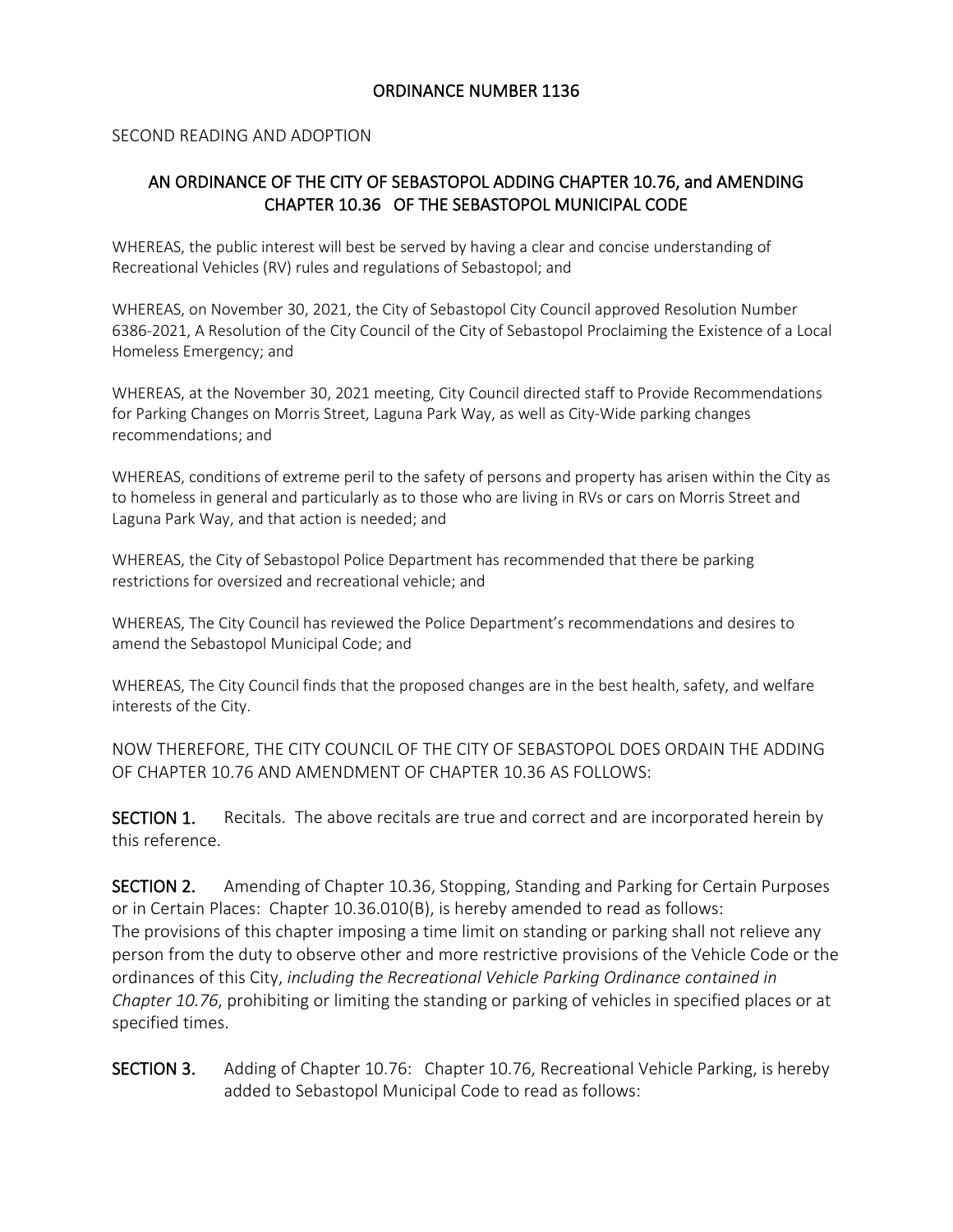## Recreational Vehicle Parking Ordinance

#### Chapter 10.76. - Recreational Vehicle Parking Ordinance

| Sections: |                              |
|-----------|------------------------------|
| 10.76.010 | Title.                       |
| 10.76.020 | Findings and purpose.        |
| 10.76.030 | Definitions                  |
| 10.76.040 | Parking Prohibited           |
| 10.76.050 | Exceptions                   |
| 10.76.060 | Notice                       |
| 10.76.070 | <b>Prohibited Activities</b> |
| 10.76.080 | Violations                   |

# 10.76.010 Title.

This chapter shall be known as the "Recreational Vehicle Parking Ordinance."

## 10.76.020 Findings and purpose:

----------------------------------------------------

The regulations enacted by this chapter are intended to ensure there is adequate parking for residents of the city and to regulate the parking of vehicles actively used as sleeping accommodations.

## 10.76.030 Definitions

Unless the contrary is stated or clearly appears from the context, the following definitions will govern the construction of the words and phrases used in this chapter:

"Homeowner" means any person who owns their home.

"Out-of-town visitor" means any natural person who does not reside in the city and who is temporarily visiting a resident of the city.

"Recreational vehicle" or "RV" means a motorhome, travel trailer, truck camper, camping trailer, or other vehicle or trailer, with or without motive power, designed or altered for human habitation for recreational, emergency, or other human occupancy. "Recreational vehicle" specifically includes, but is not limited to: a "recreational vehicle" as defined by California Health and Safety Code Section 18010; a "truck camper" as defined by Health and Safety Code Section 18013.4; a "camp trailer" as defined in California Vehicle Code Section 242; a "camper" as defined in California Vehicle Code Section 243; a "fifth-wheel travel trailer" as defined in California Vehicle Code Section 324; a "house car" as defined by California Vehicle Code Section 362; a "trailer coach" as defined in California Vehicle Code Section 635; a van camper; or a van conversion.

"Tenant" means any person who occupies land or property rented from a landlord.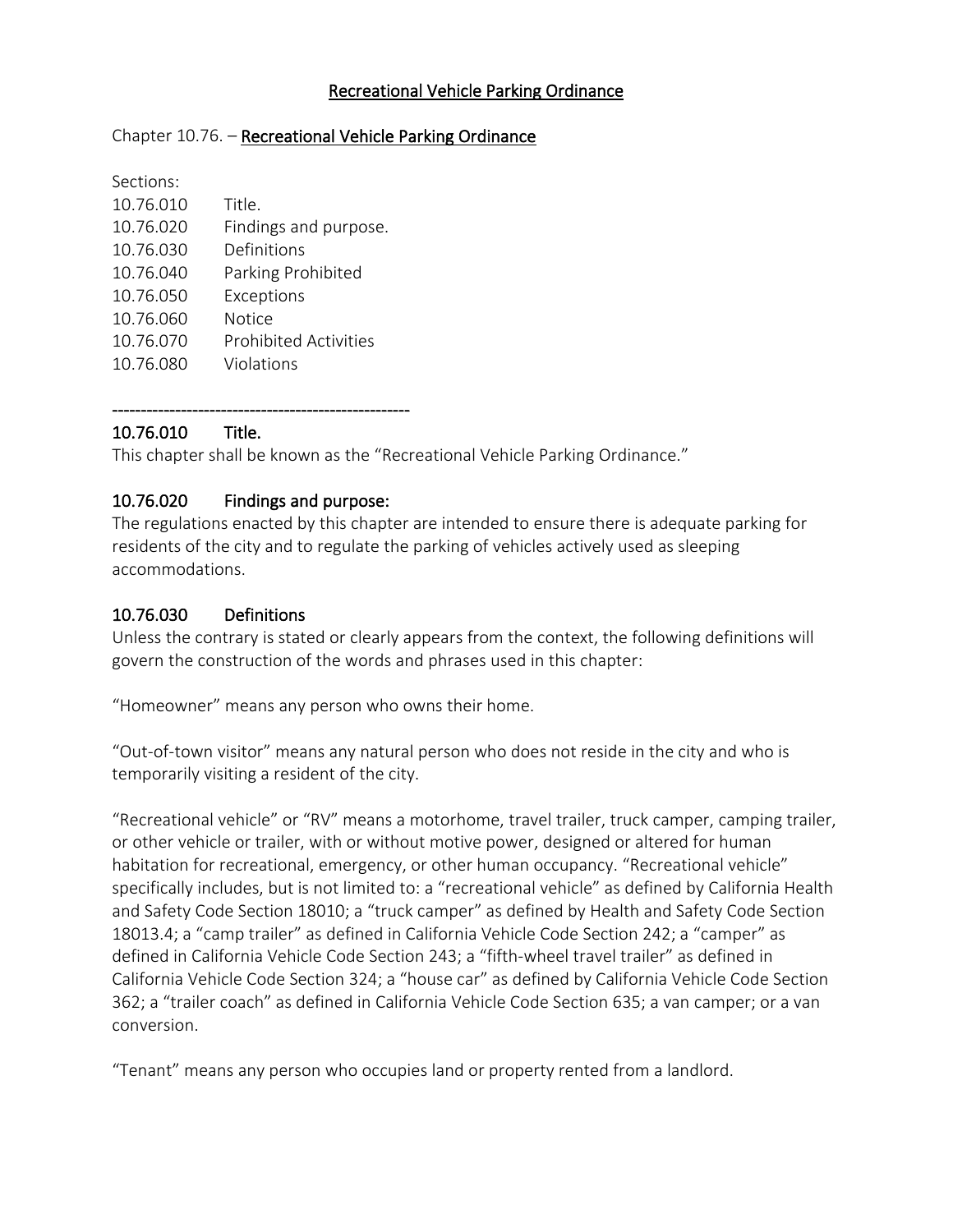# 10.76.040 Parking Prohibitions

A. It is unlawful for a person to park or leave standing any recreational vehicle on any public street in the city that is zoned residential at any time.

B. It is unlawful for a person to park or leave standing any recreational vehicle on any public street in the city that is zoned commercial, industrial, or community facility at any time between the hours of 7:30am and 10:00pm.

C. It is unlawful for a person to park or leave standing any recreational vehicle on any park, square, or alley at any time.

D. It is unlawful for a person to park or leave standing any recreational vehicle in any city-owned parking lot at any time unless that person is conducting city-related business during business hours at the location for which the parking lot is designated.

E. It is unlawful for a person to park or leave standing any recreational vehicle less than 30 feet from the corner of any street so as not to impede site visibility for other motorists.

## 10.76.050 Exceptions

The prohibitions of this section do not apply to:

A. Recreational vehicles parked or left standing as a result of a mechanical breakdown so as to allow the performance of emergency repairs on the vehicle for a period not to exceed 48 hours.

B. Recreational vehicles parked or left standing on any public street in the city that is zoned residential so as to allow the use of a homeowner, tenant, or out-of-town visitor to load/unload the vehicle for a period not to exceed 72 hours.

C. Nothing in the ordinance is applicable to commercial vehicles providing services to businesses, such as the delivery or picking up of goods or vehicles otherwise approved by other City of Sebastopol departments through that department's permitting process (e.g., construction vehicles).

## 10.76.060 Notice

Signs giving reasonable notice of the prohibitions contained in this chapter will be erected within the city as required by the California Vehicle Code.

## 10.76.070 Prohibited Activities

No person shall: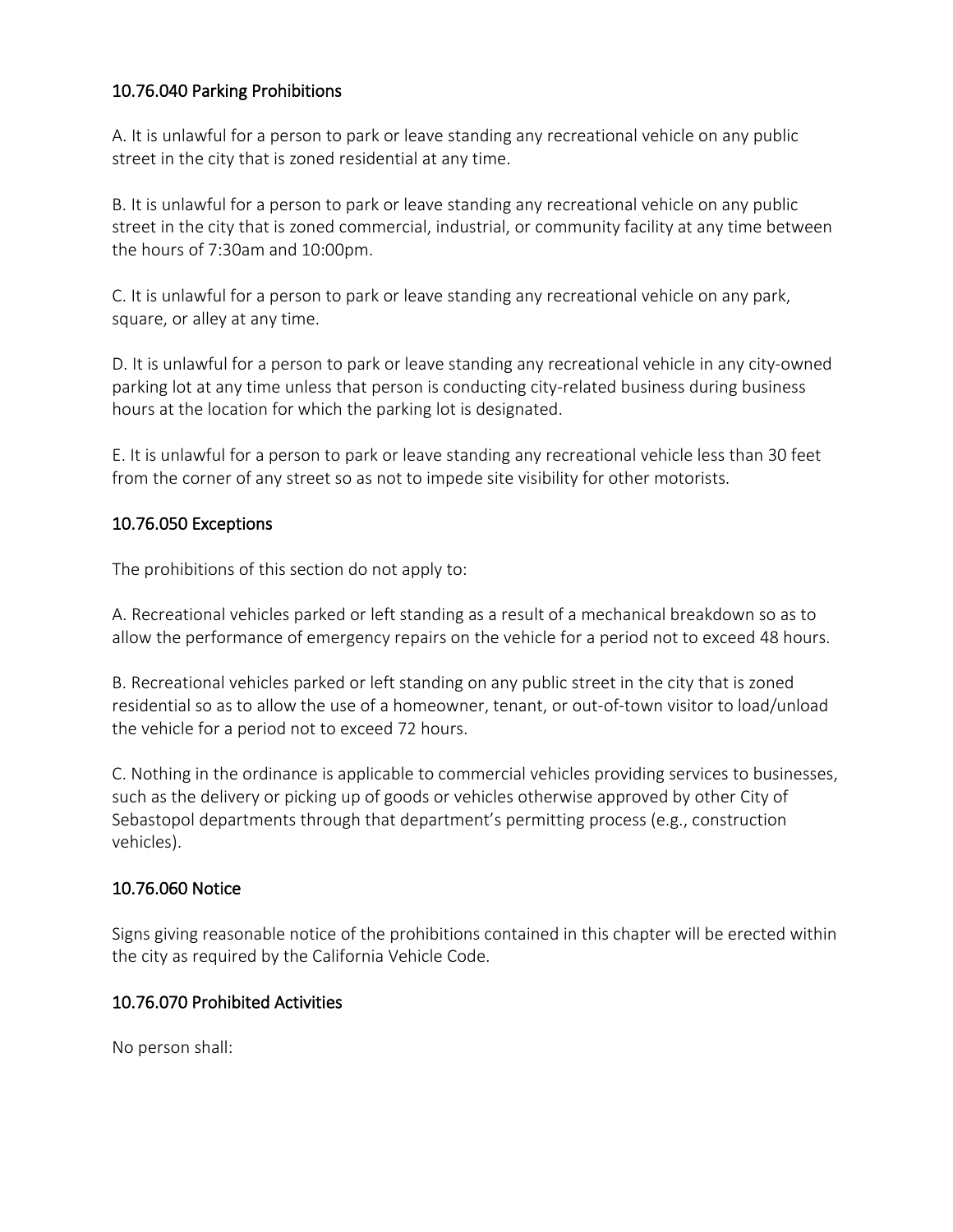A. Run electrical cords, extension cords, hoses, cables, or other items across, above, or on the parkway or sidewalk from any property to a recreational vehicle parked on a public street at any time;

B. Make a sewer connection with a recreational vehicle or dump wastes from a recreational vehicle onto public or private land other than a designated RV dump. Violation of this subsection is a misdemeanor.

## 10.76.080 Violations

Unless otherwise specified, all violations of this chapter shall be an infraction and such persons shall be subject to citation, towing or both. Parking citations may be appealed under California Vehicle Code 40215 et seq.

SECTION 4. CEQA. The City Council finds, pursuant to Title 14 of the California Code of Regulations, Section 15378(b)(5), that this ordinance is exempt from the requirements of the California Environmental Quality Act (CEQA) in that it is a governmental, organizational or administrative activity that will not result in direct or indirect changes in the environment.

SECTION 5. Severability. If any section, subsection, sentence, clause, or phrase of this Ordinance is for any reason held to be invalid or unconstitutional by a decision of any court of competent jurisdiction, such decision shall not affect the validity of the remaining portions of this Ordinance. The City Council hereby declares that it would have passed this Ordinance and each and every section, subsection, sentence, clause, or phrase not declared invalid or unconstitutional without regard to whether any portion of the ordinance would be subsequently declared invalid or unconstitutional.

SECTION 6. Effective Date. The City Clerk shall certify to the adoption of this Ordinance and shall cause the same or a summary thereof to be published as required by law. This Ordinance shall take effect and be in full force and effect on March 26, 2022.

APPROVED FOR WAIVING OF FIRST READING AND INTRODUCTION OF ORDINANCE at Regular City Council Meeting of January 18, 2022.

APPROVED FOR SECOND READING AND ADOPTION OF ORDINANCE at a City Council Meeting of February 23, 2022.

| a.<br>M.<br>٩ | w | u. |
|---------------|---|----|
|               |   |    |

| Ayes:    | Councilmembers Gurney, Rich, Vice Mayor Hinton and Mayor Slayter |
|----------|------------------------------------------------------------------|
| Noes:    | None                                                             |
| Absent:  | None                                                             |
| Abstain: | Councilmember Glass                                              |
|          | APPROVED:                                                        |

Mayor Patrick Slayter

ATTEST: Mary C Gourley

Mary Gourley, Assistant City Manager/City Clerk, MMC